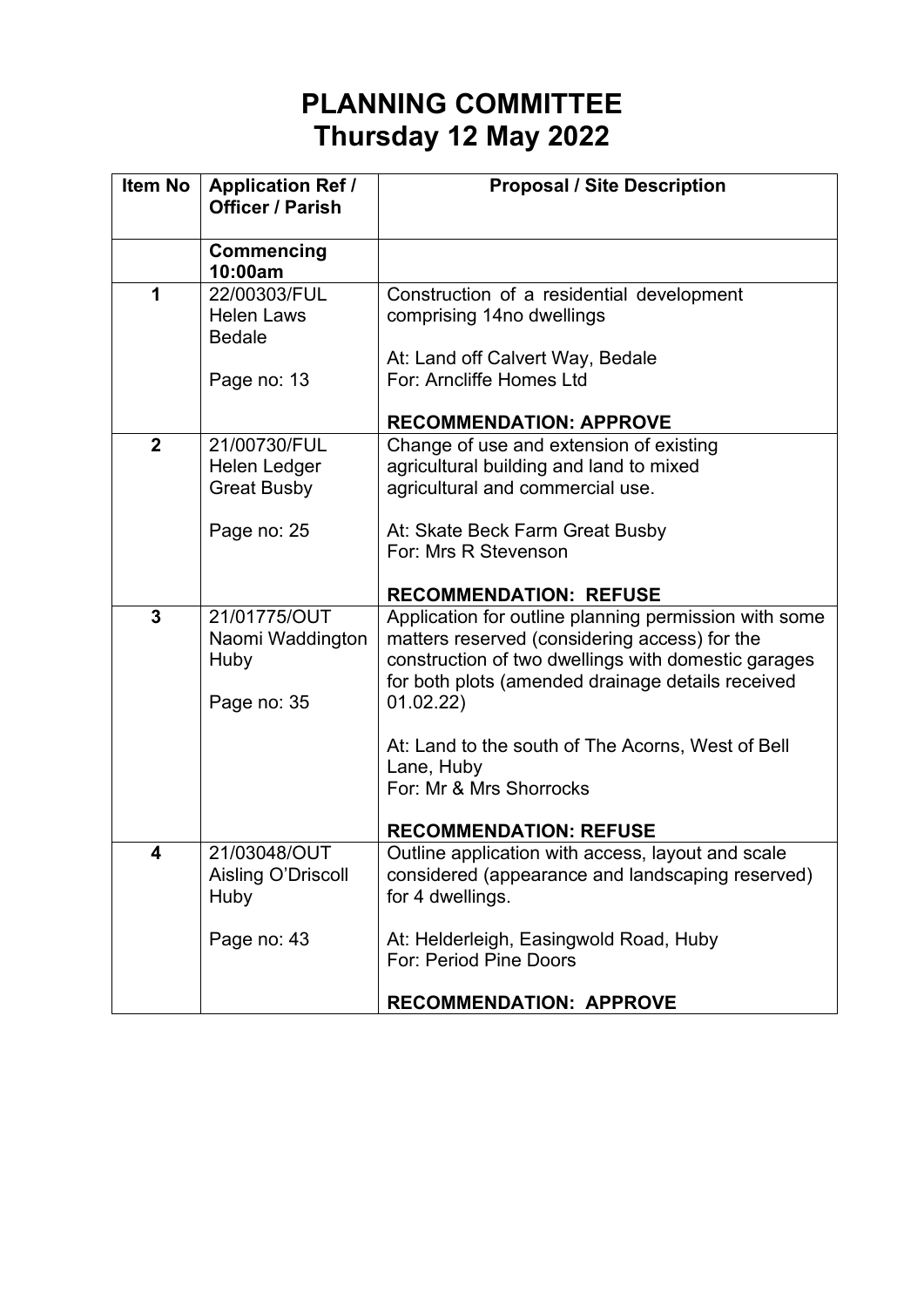| <b>Item No</b> | <b>Application Ref /</b><br><b>Officer / Parish</b>                 | <b>Proposal / Site Description</b>                                                                                                                                                                                                                                                                                                                                                                                                                                                         |
|----------------|---------------------------------------------------------------------|--------------------------------------------------------------------------------------------------------------------------------------------------------------------------------------------------------------------------------------------------------------------------------------------------------------------------------------------------------------------------------------------------------------------------------------------------------------------------------------------|
|                | Commencing<br>1.30pm                                                |                                                                                                                                                                                                                                                                                                                                                                                                                                                                                            |
| 5              | 20/02448/FUL<br><b>Andrew Cotton</b><br>Scruton<br>Page no: 61      | Erection of a detached dwelling, extension to and<br>alteration of existing outbuilding amended plans<br>received<br>At: Land adjacent Old Manor House, Scruton<br>For: Mr and Mrs Exelby                                                                                                                                                                                                                                                                                                  |
|                |                                                                     | <b>RECOMMENDATION: APPROVE</b>                                                                                                                                                                                                                                                                                                                                                                                                                                                             |
| 6              | 22/00321/FUL<br><b>Helen Laws</b><br>Scruton                        | Application for the erection of a steel framed building<br>for use as a light industrial workshop, utilising existing<br>access                                                                                                                                                                                                                                                                                                                                                            |
|                | Page no: 73                                                         | At: Field House Equestrian, Field House, Ham Hall<br>Lane, Scruton<br>For: R Wright.                                                                                                                                                                                                                                                                                                                                                                                                       |
| $\overline{7}$ | 21/02972/MRC                                                        | <b>RECOMMENDATION: APPROVE</b><br>Variation of conditions attached to Application                                                                                                                                                                                                                                                                                                                                                                                                          |
|                | Nathan Puckering<br><b>Skutterskelfe</b><br>Page no: 81             | Reference Number: 14/01130/FUL-Construction of a<br>(Use Class D1) day care, education, training and<br>(Use Class C2) respite facilities for adults with<br>learning and other difficulties                                                                                                                                                                                                                                                                                               |
|                |                                                                     | At: Depot, Skutterskelfe, Yarm<br>For: Noble Charitable Trust                                                                                                                                                                                                                                                                                                                                                                                                                              |
|                |                                                                     | <b>RECOMMENDATION: APPROVE</b>                                                                                                                                                                                                                                                                                                                                                                                                                                                             |
| 8              | 22/00686/REM<br>Naomi Waddington<br>South Kilvington<br>Page no: 91 | Application for approval of reserved matters<br>(considering appearance, landscaping, layout and<br>scale) following outline approval 18/00952/OUT For<br>Outline planning application with details of access (all<br>other matters reserved) for five detached dwellings<br>with associated infrastructure, a car park and a<br>Primary School sports field. (The car park and<br>playing field referred to in the outline approval have<br>been approved under application 19/00833/FUL) |
|                |                                                                     | At: Land to the North of South Kilvington Church Of<br>England VC Primary School, Stockton Road, South<br>Kilvington<br>For: Mr Andrew Swales<br><b>RECOMMENDATION: APPROVE</b>                                                                                                                                                                                                                                                                                                            |